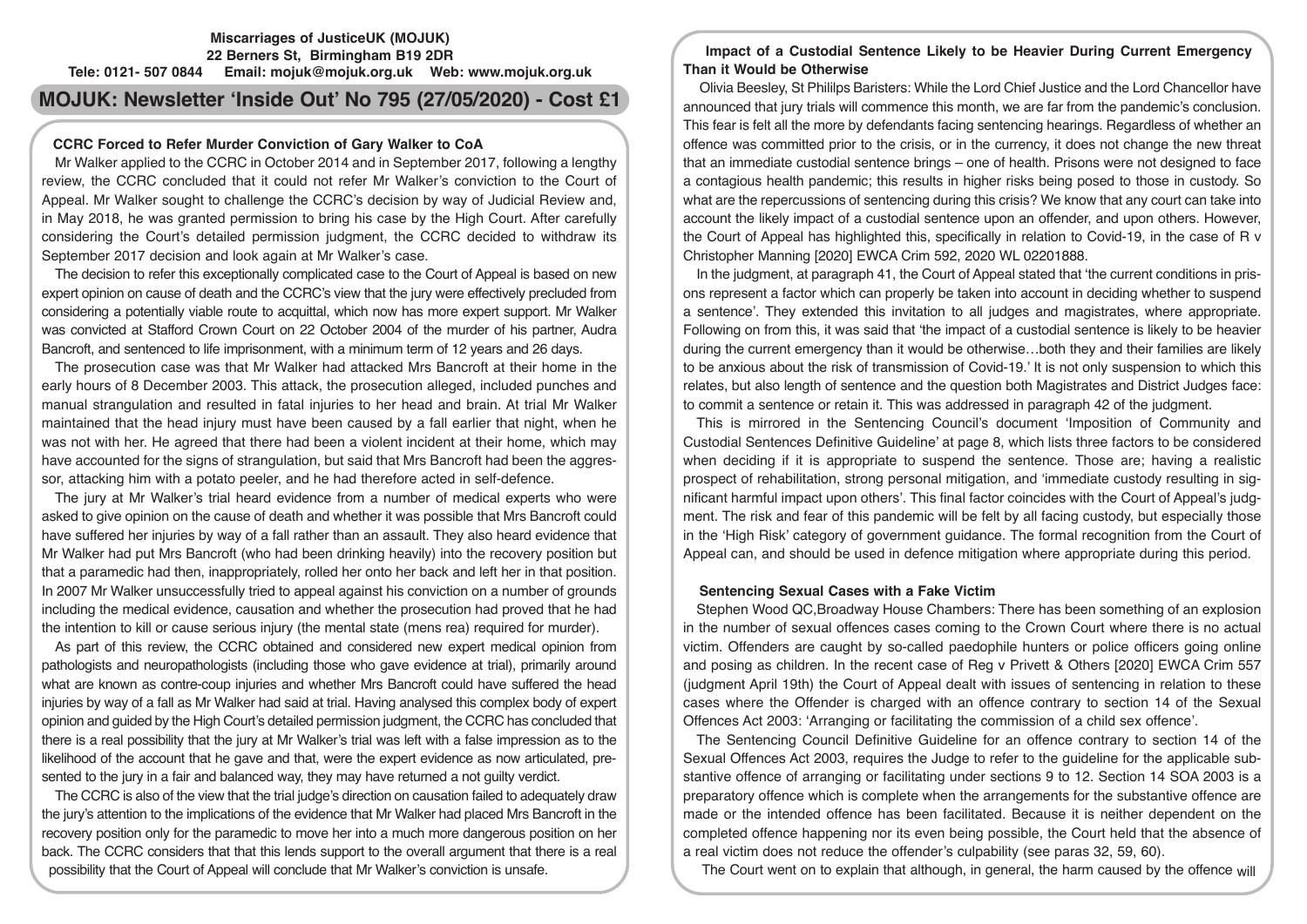usually be greater when there is a real victim than when the victim is fictional, section 143(1) of the Criminal Justice Act 2003 requires the court to consider the intended harm. These considerations are reflected in the Guideline. Thus, the court will consider the sentence that would be appropriate for the full offence and then impose a sentence for arranging or facilitating that is commensurate with that sentence. The Court said that the level of harm for a section 14 offence should be determined by reference to the type of activity arranged or facilitated. For a section 14 offence, the Guideline requires the judge to:- i) identify the category of harm, on the basis of the sexual activity the defendant intended; and ii) adjust the sentence in order to ensure it is commensurate with or proportionate to the applicable starting point and range if no sexual activity occurred, including because the victim is fictional (paras 46, 61–62, 67).

The Court concluded that there is nothing necessarily wrong in principle with a defendant who arranges the rape of a fictional six-year-old being punished more severely than a defendant who facilitates a comparatively minor sexual assault on a real 15-year-old. The sentence should be commensurate with the applicable starting point and range. However, the Court acknowledged that in cases where the child is a fiction this will usually involve some reduction to reflect the lack of actual harm (para 72).

# **Cat A Prisoner John Seton Decision Not to Hold Oral Hearing Wrong and Unlawful**

1. The Claimant, John Seton, is a serving Category A prisoner at HMP Frankland, having been convicted of murder in 2008. His minimum tariff was set at 28 years 214 days and expires in 2038. He seeks judicial review of the decision of the Deputy Director of the Long Term and High Security Estate ("the Director") not to grant him an oral hearing of his Category A review. The review took place on 18 June 2019, but the decision was issued on 16 July 2019.

2. The Claimant does not challenge the decision not to downgrade him to Category B.

Counsel are agreed that Section 31 (2A) Senior Courts Act 1981 has no application as it cannot be said whether an oral hearing would or would not have resulted in a progressive move, and further an oral hearing could have a knock-on effect in future categorisation reviews.

3. The Claimant challenges the decision not to grant him an oral hearing as being irrational and/or unlawful. The Secretary of State for Justice who is responsible for the Director and the Category A Review Team ("CART") disputes the claim and argues that the Director was entitled to reach the decision he did, and that it was a proper decision in the circumstances of this case.

49. Conclusions:I have firmly in mind the Court of Appeal guidance, including paragraph 69 in Hassett (set out in paragraph 38 above) where even in a case where there is a significant difference of viewing between experts, it will often be unnecessary for the CART/Director to hold a hearing to allow them to ventilate their views orally. I am mindful that the first instance decisions relied upon by Mr Elliott all involve a number of factors identified in the PSI as being factors that would tend in favour of an oral hearing. Whilst a multiplicity of factors is more likely to support the need for a hearing (as expressly acknowledged in Paragraph 4.6 of the PSI), it is obviously not the case that the presence of one factor only must of necessity mean that a hearing is not required. Each of those cases was a decision on its own facts. I must consider this case on its own facts.

50. Given that I have rejected the suggestion that there is an impasse in this case, the sole factor in play is the difference of opinion in the expert materials, but a difference on an important and central issue to the decision to be made, namely whether there was a sufficient reduction in risk to allow recategorisation to Category B. As already indicated, I reject Mr Manknell's submission that there is in fact no difference of opinion. Whilst the psychologist's report has certain

caveats in it, notwithstanding those caveats she still felt able to recommend a move to Category B. The Director is, of course, entitled to decline a recommendation for downgrading on such grounds as suggested manageability in less secure conditions, or the availability of courses in less secure conditions which are not available in the Category A Estate. Whilst the psychologist states that a transfer to less secure conditions would provide Mr Seton with the opportunity to further evidence his ability to manage his risk and develop further his protective factors [130], that is a single sentence in a report running to 9 pages in which the issues of Mr Seton's risk are clearly and fully explored. Similarly, whilst the LAP comments that if downgraded Mr Seton can be further tested within less secure conditions [139], that is not the justification for their recommendation. The LAP expressly noted what it described as the significant risk reduction Mr Seton has evidenced since his arrival on the PIPE unit [139].

51. Is the difference in expert opinion as to Mr Seton's risk in this case such that it would be wrong not to hold an oral hearing? I accept that the Director is entitled to exercise his own judgment and that his judgment in this case accords with that of the Offender Manager's report. However, I have concerns as to whether the further work undertaken by Mr Seton after completion of the reports would impact on the risk assessments, in particular that of the Offender Manager. Mr Gartside's report, dated January 2019, referred to the need for a more substantial period of time as a resident in the PIPE unit. A further five months had elapsed before the review took place on 18 June 2019. By that time Mr Seton had been on the PIPE unit for 20 months. At the time of the submissions by Mr Seton's solicitors, he had been on the PIPE unit for 1 7 months, and they had expressly drawn attention to the further individualised work which he had undertaken. He had apparently undertaken the very work identified by the psychologist as work which it would be preferable for him to undertake in the PIPE unit before relocation (but which could be completed elsewhere if appropriate) [130].

52. I appreciate that a lapse in time is inevitable between the preparation of the various reports and the CART review, not least because the reports have to be prepared in sufficient time that they can be disclosed to the prisoner to allow him to submit informed representations to the prison's LAP (Paragraph 4.20 PSI). That lapse in time, cannot, without more, mean that there needs to be further enquiry or other update before the Director can make his judgement as to risk. However, the Director was in possession of specific information that further work had been undertaken, but no enquiries were made as to the impact of that further work. Mr Gartside might have been of the view it made no difference, but it is equally possible that it might have altered his conclusion as to Mr Seton's risk. We simply do not know. The PSI contemplates that it may be possible to have a short hearing targeted at the really significant points in issue.

53. In my judgment this is a case where there should have been a short oral hearing targeted specifically at the issue of any change in risk assessment as a result of the further individualised work and the further passage of time spent on the PIPE unit. In my judgment there is a real and live dispute on a point of real importance to the Director's decision, namely the extent of any reduction in Mr Seton's risk. Paragraph 4.6 of the PSI points to " .... the potential real advantage of a hearing .. .in aiding decision making ... ". In MacKay Gross LJ refers to the possible benefits of improved decision making and bringing CART into contact with those who have direct dealings with the offender (See Paragraph 34 above). Had the Director been presented with reports which were all in favour of re-categorisation, there would be a strong case for oral hearing ifhe was minded to reject all of those conclusions. The short oral hearing which I consider should have taken place in this case might have produced exactly that result. It might not, and in any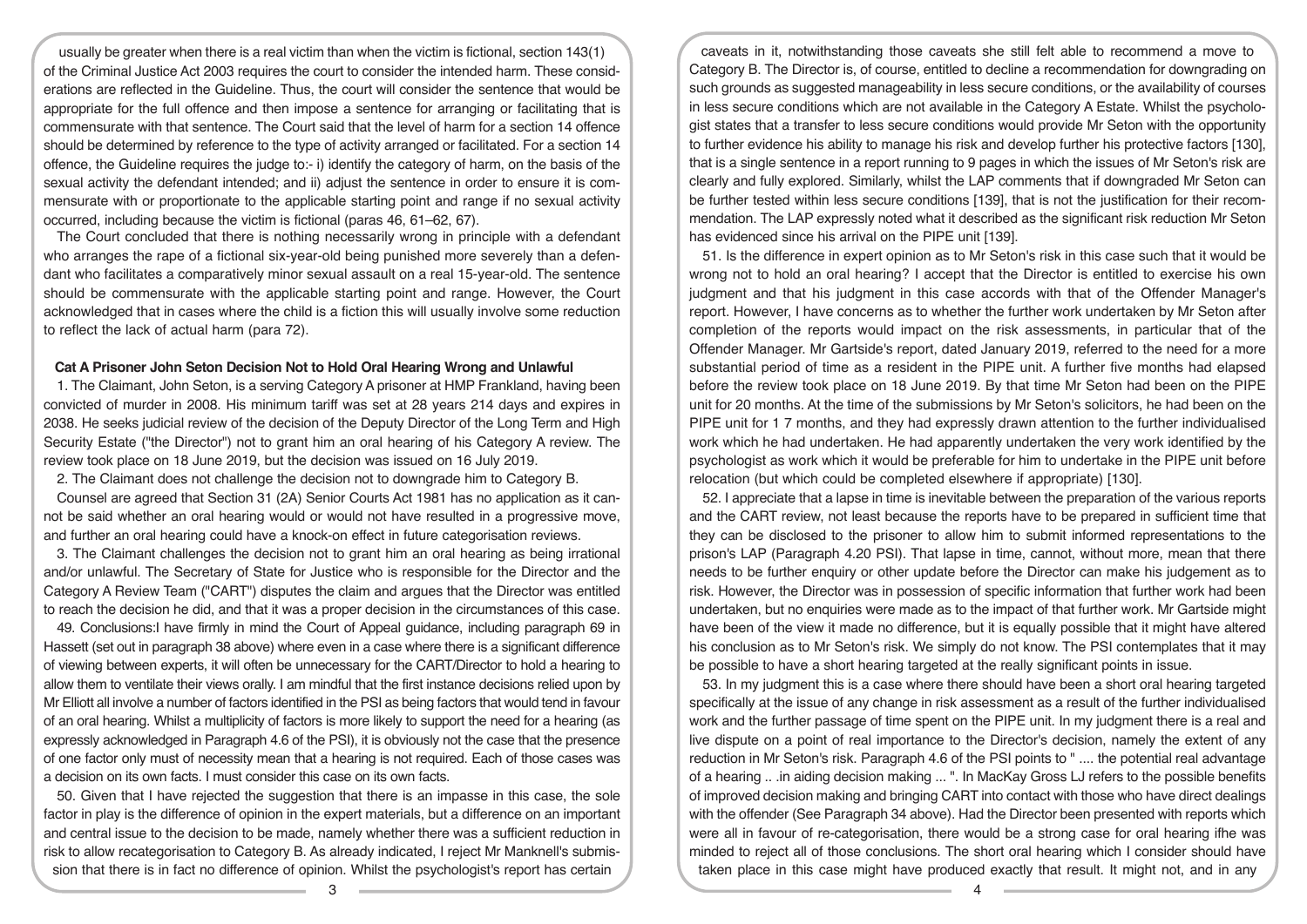event, the decision as to Categorisation may not have been different. Nevertheless, I have come to the conclusion that on the particular facts of this case, it was wrong for the Director to make a decision without a short hearing targeted specifically to that issue. In my judgment such a hearing would undoubtedly have aided the decision making process in this case.

54. It follows that I allow this application for judicial review, and I find that the Director's decision not to hold an oral hearing in this case was wrong, and unlawful.

# **UK Supreme Court Quashes Gerry Adams' Maze Escape Convictions**

In July 1973, an interim custody order was made in respect of Gerard Adams. It was signed by the Minister of State at the Northern Ireland Office.The case was referred to a Commissioner in August 1973 and a detention order was made by a commissioner under the legislation in May 1974. Mr Adams first attempted escape in December 1973. The second attempted escape occurred in July 1974. He was convicted in respect of these attempts in March and April 1975. He did not appeal against either conviction. Following the release of government papers under the 30 year rule, which indicated that his case had not been considered personally by the Secretary of State, Mr Adams was granted an extension of time in April 2017 to appeal against the convictions. The Court of Appeal in Northern Ireland dismissed the appeal in January 2018.

The issue was: Whether a decision to make an interim custody order under the Detention of Terrorists (Northern Ireland) Order 1972 art. 4(1) was rendered invalid by the fact that it was made by the Minister of State and had not been considered personally by the Secretary of State. The Supreme Court unanimously allowed the appeal.

Background to the Appeal - From 1922 successive items of legislation authorised the detention without trial of persons in Northern Ireland, a regime commonly known as internment. The way in which internment operated then was that initially an interim custody order ("ICO") was made, under article 4 of the Detention of Terrorists (Northern Ireland) Order 1972 ("the 1972 Order"), where the Secretary of State considered that an individual was involved in terrorism. On foot of the ICO that person was taken into custody. The person detained had to be released within 28 days unless the Chief Constable referred the matter to the Commissioner, who had the power to make a detention order if satisfied that the person was involved in terrorism. If not so satisfied, the release of the person detained would be ordered.

An ICO was made in respect of the appellant on 21 July 1973. He was detained on foot of that ICO, attempted to escape from detention twice and was twice convicted of attempting to escape from lawful custody on 20 March 1975 and 18 April 1975. Following the disclosure of an opinion of JBE Hutton QC dated 4 July 1974, published in line with the 30 years' rule, and which suggested that it was a condition precedent to the making of an ICO that the Secretary of State should have considered the matter personally, the appellant challenged the validity of the ICO dated July 1973. He argued that the ICO was invalid because the Secretary of State did not personally consider whether the appellant was involved in terrorism, and consequently argues that his following detention and convictions were also unlawful. The Court of Appeal in Northern Ireland dismissed his appeal. The appellant appeals to this court against the Court of Appeal's judgment.

Judgment:The Supreme Court unanimously allowed the appeal. It held that the power under article 4 of the 1972 Order should be exercised by the Secretary of State personally, and, therefore, that the making of the ICO in respect of the appellant was invalid, and that his consequent detention and convictions were unlawful. Lord Kerr gives the judgment with which the other members of the court agree.

Reasons For The Judgment: The question for the court was whether the making of an ICO

under article 4 of the 1972 Order required personal consideration by the Secretary of State of the case of the person subject to the order or whether the Carltona principle operated to permit the making of such an Order by a Minister of State [8]. The "Carltona principle" relates to the decision of the Court of Appeal in Carltona Ltd v Comrs of Works [1943] 2 All ER 560, which accepted as a principle of law that the duties imposed upon ministers and the powers given to ministers are normally exercised under the authority of the ministers by responsible officials of the department [9].

Lord Kerr considered the case law relied upon by the Court of Appeal to determine whether Parliament in the present case had intended to disapply the Carltona principle in the present case at [10-27]. He disagreed with the Court of Appeal's understanding of the judgment of Brightman J in In re Golden Chemicals Products Ltd [1976] Ch 300, finding that Brightman J held that the seriousness of the subject matter was not a consideration which was relevant at all in deciding whether the power should be exercised by the Minister or by an officer in his department. He considered that the Court of Appeal in this case was right to hold that the seriousness of the consequences is a consideration to be taken into account and, to the extent he suggested otherwise, Brightman J was wrong [13-14].

Next, Lord Kerr considered Oladehinde v Secretary of State for the Home Department [1991] 1 AC 254. There, the Court concluded that the statutory wording relating to the power under challenge was not, unlike complementary provisions in the relevant Act, expressly limited by way of words such as "not [to be exercised] by a person acting under his authority". The absence of such express limitation of the power in question was a clear indication that Carltona there was not disapplied in that case [15-16]. Oladehinde did not consider whether the seriousness of the consequences was a relevant consideration [17].

Lord Kerr then considered Doody v Secretary of State for the Home Department [1992] 3 WLR 956. There, Carltona was held not to have been disapplied because (1) it was established in evidence that a considerable burden would fall on the Secretary of State if he was to exercise the power personally and (2) there was no express or implied requirement in the Act in question that the Secretary of State exercise the power personally [18-19]. Neither consideration obtained on the facts of this case; Doody was therefore distinguishable [19-20]. However, Lord Kerr observed that in Doody there had been implicit acknowledgement that the seriousness of the consequences is a consideration to be taken into account [21].

Lord Kerr did not consider that R v Harper [1990] NI 28 assisted in the resolution of the present appeal [23]. He then analysed McCafferty's Application [2009] NICA 59, where it was suggested that there is a presumption in law that Parliament intends Carltona to apply generally. Lord Kerr did not consider it necessary to determine whether such presumption indeed exists, given that he considered the statutory language on the facts unmistakably clear. However, he expressed an obiter view that there is no such presumption at law, and that cases should instead proceed on a textual analysis of the framework of the legislation in question, the language of pertinent provisions in the legislation and the "importance of the subject matter," rather than the application of a presumption [25-26].

Lord Kerr then turned to the relevant legislation. He observed that paragraphs 1 and 2 of article 4 have two noteworthy features. First, there is the distinct segregation of roles. In paragraph 1 the making of the Order is provided for; in paragraph 2, the quite separate function of signing the ICO is set out. He concluded that, if it had been intended that the Carltona principle should apply, there is no obvious reason that these roles should be given discrete treatment [31]. The second noteworthy feature of article  $4(2)$ , when read with  $4(1)$ , is that the ICO to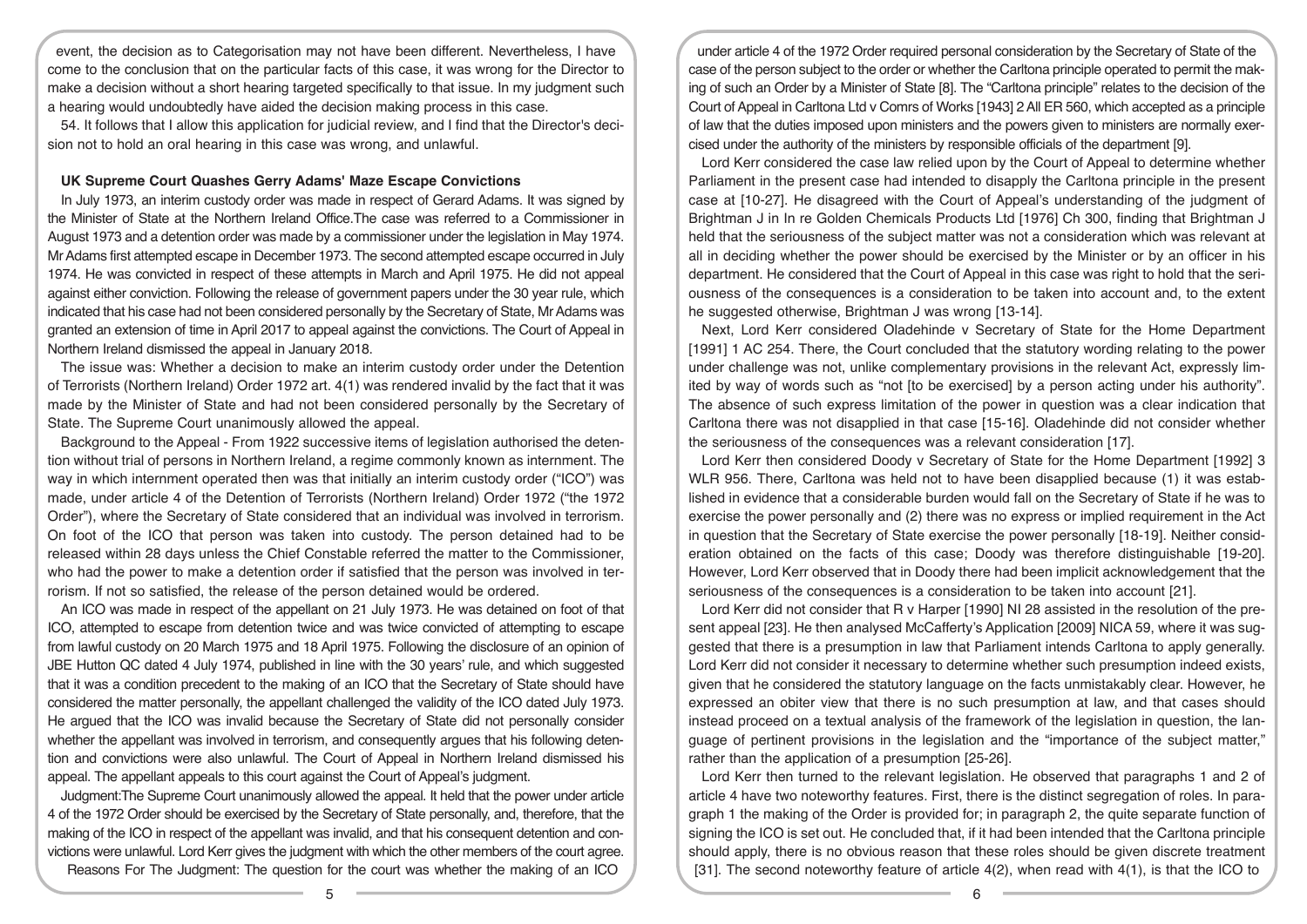be signed is that of the Secretary of State. The use of the words, "of the Secretary of State" indicates that the ICO is one which is personal to him or her, not a generic order which could be made by any one of the persons named in paragraph 2 [32].

Lord Kerr thus reached the following overall conclusions. First, even if a presumption exists that Parliament intends Carltona to apply, it is clearly displaced on the facts by the proper interpretation of article 4(1) and 4(2) read together [37]. Second, the consideration that the power invested in the Secretary of State by article 4(1) – a power to detain without trial and potentially for a limitless period – was a momentous one provides insight into Parliament's intention and that the intention was that such a crucial decision should be made by the Secretary of State personally [38]. Third, there was no evidence that this would place an impossible burden on the Secretary of State [39].

In conclusion, Parliament's intention was that the power under article 4(1) of the 1972 Order should be exercised by the Secretary of State personally. The making of the ICO in respect of the appellant was invalid. It follows that he was not detained lawfully and was wrongfully convicted of the offences of attempting to escape from lawful custody. His convictions for those offences must be quashed [40-41].

### **Avoid Deep Analysis of Fast Moving Events & Discussion of Evidence In Front of Officers**

*Article 2 Duty of Care Civil Actions:* In Goodenough v Chief Constable of Thames Valley Police [2020] EWHC 695 (QB), the High Court, Turner J, considered a claim for damages brought by Robin Goodenough's mother and sister. The claims arose out of Mr Goodenough's death on 27 September 2003 following a short car chase and traffic stop. The Claimants asserted that police officers had assaulted Mr Goodenough and that thereafter had been breaches of Article 2 of the Human Rights Act 1998. The case provides useful insights into the approach to be taken when conducting a judicial analysis of incidents such as this and may be relied upon by those arguing that an Art. 2 inquest is required in order to meet investigative short comings. On 27 September 2003, Mr Goodenough was disqualified from driving (again). Notwithstanding this, that very evening he chose to take a drive in his sister's Vauxhall Astra. It was an 'eye- catchingly tatty car' and his driving skills had been 'enhanced' by his recent inhalation of butane. The car had two passengers including the second Claimant.

The police saw the Astra and signalled that they wished it to stop. There was a short pursuit that ended in a cul-de-sac. Officers attempted to open Astra's driver's side door but the Claimant refused to open it or to exit the vehicle and the engine remained running. Eventually the door was opened, Mr Goodenough ceased struggling and the officers removed him from the vehicle. When he was pulled, his face hit the road with sufficient force to fracture his jaw. He was arrested and an ambulance was called to treat his facial wounds. Once the paramedics arrived Mr Goodenough was placed in the rear of the ambulance but he died shortly thereafter. The cause of his death was atrial fibrillation caused by the stress of events. Approximately 20 minutes after the arrival of the paramedics the officers became aware that Mr Goodenough may have died and accordingly Alma Place fell to be treated as a crime scene and the Police Complaints Authority was notified. Approximately, 3 hours later (before any officer had recorded their first account or been subject to an individual debrief, there was a general de-brief meeting in which the attending officers gave their accounts in front of each other.

The Hampshire Constabulary investigated Mr Goodenough's death; under the supervision of the PCA and then the Independent Police Complaints Commission. Four of the attending officers were arrested in connection with Mr Goodenough's death. Three were charged with manslaughter and assault occasioning actual bodily harm. Nearly two years later, after a 6 week hearing at the Old Bailey, the jury acquitted PC Summerville but were unable to reach verdicts in respect

of PCs Shane and Shatford. At the retrial the other two officers were also acquitted. On 5 February 2007, the IPCC determined that no misconduct proceedings should be brought against any of the officers concerned. Mr Justice Turner dismissed the assault and battery claims but permitted the claim for a breach of Art. 2 (the negligence claims and other claims for purported ECHR breaches having been abandoned in the course of the hearing).

*Balancing Risks and Avoiding a 'frame-By-Frame' Analysis:* The judgment in Goodenough sets out many of the pitfalls faced in defending old claims, and indeed new, against the police. It also provides a helpful reminder of the matters that should be placed before any fact finding tribunal when assessing officers' evidence and how, it is possible, to explain away difficult evidential issues. It will certainly provide a useful starting point for any practitioner assessing the likely credibility of their witnesses.

Mr Justice Turner accepted that there would be difficulties with the factual assessment; including: - the age of the allegation, - the fact that the claim was concerned with a very short period of time and fast moving circumstances; - there were a number of participants involved, - the incident took place at night and in the dark, - those providing evidence were participants in the events as opposed to detached independent observers, - there was a substantial amount of untested, often contradictory or incomplete hearsay evidence.

Importantly in the arena of civil actions against the police, the judge warned against the placing too much emphasis on incomplete record keeping by officers; particularly where the record is not contradictory but simply omits one or more details which the witness purports to recollect. The judge pointed out that there may be explanations for such alleged deficiencies including: - the witness may not at the time have considered the information sufficiently important to convey; and/or - the person making the record may not have thought it sufficiently important to record; and/or - the particular circumstances in which the record was being made might have an impact on its likely accuracy or level of detail, and/or - consideration must be given to the choice of language, reflecting matters of form or presentation, as opposed to the underlying substance.

The judge repeated and adopted Lord Diplock's observations in AG for Northern Ireland's Reference (No. 1 of 1975) [1976] 3 WLR 235 at page 138: 'the jury in approaching the final part of the question should remind themselves that the postulated balancing of risk against risk, harm against harm, by the reasonable man is not undertaken in the calm analytical atmosphere of the court-room after counsel with the benefit of hindsight have expounded at length the reasons for and against the kind and degree of force that was used by the accused: but in the brief second or two which the accused had to decide whether to shoot or not and under all the stresses to which he was exposed'. Mr Justice Turner went on to say that the event should not be analysed in isolation but needed to be seen as part of the unfolding events that faced the officers which included e.g. the decision not to stop and to take a criminal risk, the fact that the Astra's engine remained on, the non-compliance and the scope of how those matters might reasonably be considered. In what will likely become a line used in numerous civil action and police misconduct cases, the Judge went on at [53]-[54] to deprecate the Claimant's dissection of the officers' actions, stating: 'this is just the sort of "frame by frame" examination of events the deployment of which the courts have so frequently warned against. The actions of the officers were taken over a matter of seconds in a highly stressful environment in the hours of darkness and not over a period of two days of clinical analysis in a brightly illuminated courtroom... this approach falls once more into the trap of relying too much on retrospective and leisurely forensic analysis than a realistic appraisal of his state of mind over a matter of seconds.'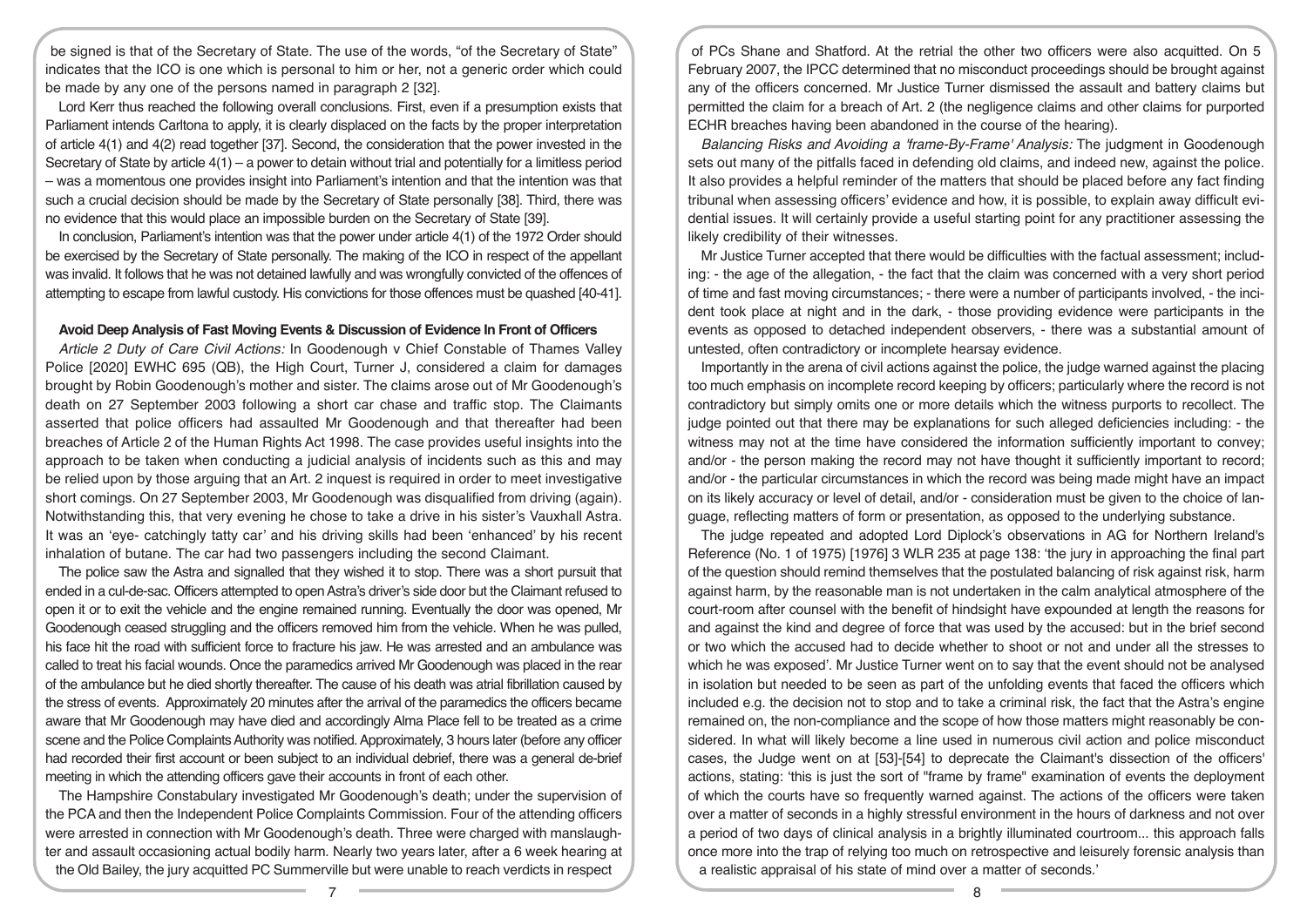*Discussion of Evidence in Front of the Officers A Breach Of Article 2*. The Claimants alleged that there had been a breach of the investigative duty under Art. 2 of the ECHR. Accordingly, Mr Justice Turner had to consider the investigation into Mr Goodenough's death and the culpability of the attending officers. It is important to note that the Defendant was not the force tasked with the investigation into the conduct of the officers – instead the focus of the claim was upon the very short period of time between Mr Goodenough being taken from the scene by the paramedics and the involvement of the PCA and in particular the interaction between those present at the scene before they provided their first accounts i.e. the general debrief conducted by Det. Supt Cheeseman.

In Nachova v Bulgaria [2005] ECHR 465; (2006) 42 EHRR 43 the Grand Chamber held that: 'The authorities must have taken the reasonable steps available to them to secure the evidence concerning the incident, including, inter alia, eye witness testimony and forensic evidence. The investigation's conclusions must be based on thorough, objective and impartial analysis of all relevant elements and must apply a standard comparable to the 'no more than absolutely necessary' standard required by Art.2(2) of the Convention. Any deficiency in the investigation which undermines its capability of establishing the circumstances of the case or the person responsible is liable to fall foul of the required measure of effectiveness.'

In Ramsahai v Netherlands [2007] ECHR 393; (2008) 46 EHRR 43, the applicants pointed out that two officers directly involved in the incident had not been questioned until several days after the fatal shooting, during which they had had the opportunity to discuss the incident with others and with each other. There was no evidence that they had actually colluded with each other or with their colleagues in the police force but the mere fact that appropriate steps were not taken to reduce the risk of such collusion amounted to a significant shortcoming in the adequacy of the investigation.

In R (Saunders) v Independent Police Complaints Commission [2009] EWCA Civ 187; [2009] 1 All ER 379, Underhill J considered Ramsahai in the context of a challenge to the lawfulness of an investigation by the IPCC in circumstances where no steps had been taken to prevent the police officers involved in a fatal shooting from speaking to one another before they gave their first accounts, or to prevent them from collaborating in producing the notebook entries or statements which constituted those accounts, and where they had in fact so collaborated (at a time when such conduct was expressly permitted by the Association of Chief Police Officers Guidance). Underhill J considered that the practice of permitting principal officers to collaborate generally in giving their first accounts was highly vulnerable to challenge under Article 2 (although the Art 2 claim was dismissed).

In DSD v Commissioner of the Police of the Metropolis [2018] UKSC 11; [2019] AC 196 the Supreme Court stated that serious failures which were purely operational would suffice to establish a claim that an investigation carried out pursuant to an Article 3 duty infringed the duty to investigate, provided that they were egregious and significant and not merely simple errors or isolated omissions. Turner J accepted that the same approach must also apply to cases concerned with Article 2.

In essence, when determining the claim Turner J accepted the report of the Hampshire Police, 21 December 2006, in which stated that notwithstanding the meeting presided over by Supt. Chesterman was convened for legitimate operational reasons, concluded that: ''.the net effect ... was that in eliciting information and accounts from key officers involved, their individual actions, evidence and opinions were effectively disclosed in front of all other significant witnesses thus potentially undermining the integrity and individual knowledge unique to each witness. Officers had not at this stage been the subject of individual debrief nor had they

made pocket note book entries or formally or individually recorded their knowledge, own actions and evidence pertinent to the incident and death of Mr Goodenough. For instance, all witnesses would have been made aware at the meeting of PC Shane's actions and the fact he stated he intended the blows as 'distraction blows'. PC Shane's intentions would not otherwise have been within the knowledge of all witnesses at this point in time.'

The judge found this conclusion to be 'accurate and appropriate'. He went on to find that whilst there was no 'actual collusion' there was a 'risk of innocent contamination' and he found as a fact that, what took place amounted to conferring but not to collusion arising from an improper motive on the part of those involved.'

This is obviously a small but significant incremental step towards a position in which any discussion prior to individual accounts being recorded will be of concerning import in relation to Art 2 procedural rights. Whilst the question of just satisfaction remains to be determined, and it may be that the finding is itself such satisfaction, it is an authority that may provide some support for those arguing that previous investigations have been inadequate and that accordingly an Art.2 compliant inquest is required.

### **Kadagishvili v. Georgia - Conditions of Detention Violation of Article 3**

The applicants, Amiran Kadagishvili, Nana Kadagishvili, and Archil Kadagishvili, are Georgian nationals who were born in 1949, 1947, and 1978 respectively, and live in Tbilisi. Amiran and Nana Kadagishvili are husband and wife and Arch ii is one of their two sons. The case concerned their allegations that their trial for fraud and money laundering had been unfair and that the first and third applicants had been held in inadequate conditions of detention. In July 2004 the first and third applicants were arrested on suspicion of financial crimes, including money laundering related to the activities of Gammabank, established by the first applicant. In September 2004 the second applicant was also arrested as a suspect. Their case was covered by the Rustavi 2 television channel, which in one report had an interview with the investigator, who stated that 10 billion euros (EUR) had been transferred through Gammabank accounts.

The applicants' trial began in 2005, ending with their conviction in April 2006. The court found them guilty of organising money laundering and other illegal acts, involving also employees of Gammabank. The first and third applicants were sentenced to prison while the second applicant was given a suspended prison sentence. Sixteen Gammabank employees testified, including 10 who had been convicted of the same financial crimes on the basis of plea-bargaining agreements. The court also based its findings on other material, such as financial and other documents, an expert examination apparently carried out in respect of the relevant documents, and a report obtained from the United States Department of the Treasury.

On appeal, the applicants, argued in particular against the first-instance court's reliance on the witnesses who had concluded plea-bargaining agreements. During the proceedings the first applicant was excluded from the final hearing for contempt of court. In October 2006 the appeal court upheld their convictions. The Supreme Court in February 2007 rejected an appeal on points of law as inadmissible. The first and third applicants were held at a short-term remand prison; Tbilisi prison no. 5; and Rustavi prison no. 2. Both submit that the conditions of detention in their cells in Tbilisi prison no. 5 were very poor and included over-crowding. They also submit that they received insufficient treatment for their medical problems, which for the first applicant included type II diabetes.

Relying on Article 3 (prohibition of inhuman or degrading treatment) of the European Convention, the first and third applicants complained that they had not received adequate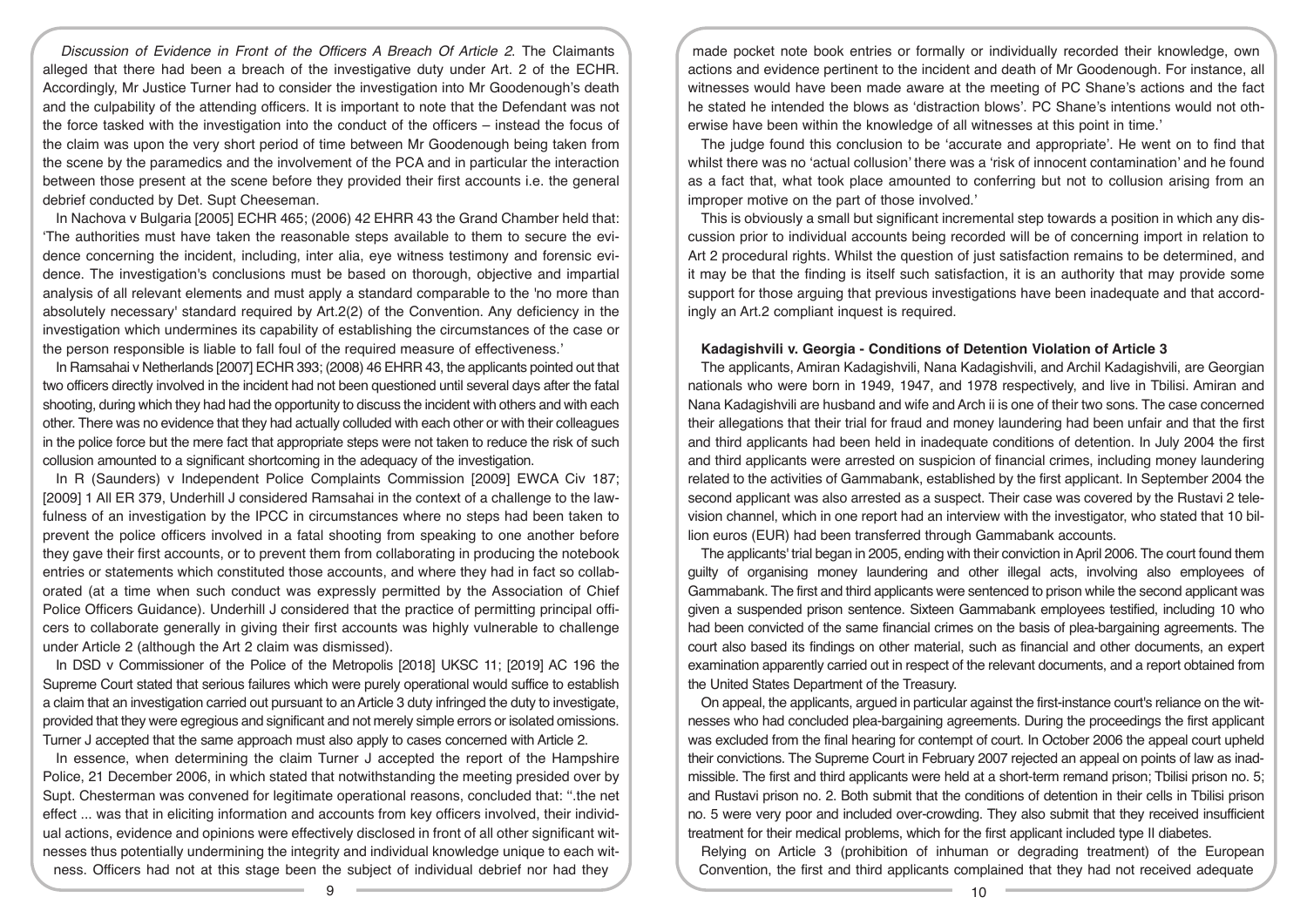medical care in prison. They also submitted that the conditions of their detention had violated Convention standards. The three applicants made various complaints about the criminal proceedings under Article 6 (right to a fair trial). They also raised complaints under Article 7 § 1 (no punishment without law) and Article 1 of Protocol No. 1 (protection of property), stating that their property had been confiscated as a result of a retroactive application of a criminal sanction.

Under Article 34 (right of individual petition) the first and third applicants complained that the Government had failed to comply with the letter and spirit of an interim measure indicated by the Court under Rule 39. The first applicant also complained that his representatives had twice been prevented from entering the prison hospital to finalise a response to the Government's observations in the case. Violation of Article 3 - in respect of the first and the third applicants' conditions of detention at Tbilisi prison no. 5. Violation of Article 3 - in respect of the first and the third applicants' medical treatment in prison No. violation of Article 6 §§ 1 and 3 - in respect of the fairness of the criminal proceedings. Violation of Article 34 - in respect of the first applicant. Just satisfaction: EUR 12,000 each to the first and the third applicants for non-pecuniary damage.

# **Why Are Pregnant Women In Prison?**

*By Rona Epstein:* An estimated 600 pregnant women are held in prisons in England and Wales each year, and about 100 babies are born inside. On 27 September 2019, a woman held in HMP Bronzefield on remand gave birth alone in her cell. When prison staff visited the woman's cell in the morning the baby had died. Following this tragic event a number of investigations were set up, including: Internal investigation at HMP Bronzefield: Internal Sodexo review: Joint investigation between the Prison Service and HMP Bronzefield: NHS Clinical Review: Police Major Crimes Investigation: Police Safeguarding investigation: Surrey Social Services Rapid Response Review: Not one of these inquiries has, as part of its remit, to ask the question: why was this woman on remand in prison? Nor to enquire why the other pregnant women – about 50 at any one time – are incarcerated. On remand, on sentence, on recall – should a pregnant woman be in prison?

Accessing the basics: The Independent recently reported that Miranda Davies, a senior fellow at the Nuffield Trust said: 'We know from our research that even before the Covid-19 outbreak, pregnant women in prison faced significant risks. Our analysis showed that in 2017-18 roughly one in ten pregnant women gave birth either in their prison cell or en route to hospital, raising questions about their ability to access the right care.' Laura Abbott's research into the experiences of pregnant women in Britain's prisons found that women experienced frustration and stress which impacted upon their emotional wellbeing. Pregnant women reported being unable to access basic comfort, adequate nutrition and fresh air. The fear of potential separation from their baby was an underlying stress.

Indeed, 50 per cent of women separated soon after birth, however, the 'not knowing' was especially difficult as women found it difficult to bond or let go of their unborn. Where physical pain exists, little comfort is offered as women are left 'begging' for a softer mattress or 'crying' for pain relief to ease the normal discomforts of pregnancy. Bodily suffering is heightened by their being unable to satiate the normal cravings or ease normal pregnancy discomforts. The hunger that the women would feel often caused distress and suffering. She summarises her findings as revealing: (a) 'institutional thoughtlessness', whereby prison life continues with little thought for those with unique physical needs, such as pregnant women; and (b) 'institutional ignominy' where the women experience 'shaming' as a result of institutional practices which entail their being displayed in public and characterised with institutional symbols of imprisonment.

What about the rights of the child? In 2012, I raised the issue of the rights of the child

(European Convention on Human Rights, Article 8) when a parent is at risk of incarceration. Those rights should be protected, as made clear in a landmark Court of Appeal case, R (on the application of P and Q) v Secretary of State for the Home Department 2001. Every sentencing court should conduct a balancing exercise, weighing the child's rights to parental care against the seriousness of the alleged or proven offence: my research covering 75 cases of maternal sentencing in England and Wales found that this was not taking place. In 2017, Shona Minson's research, Who cares? Analysing the place of children in maternal sentencing decisions in England and Wales, analysed the differentiated treatment by the courts of children faced with separation from their parents. She compared the approach of the family courts, where the best interests of the child are the paramount consideration of the court and they have legal representation, with proceedings in the criminal courts which may result in the imprisonment of a parent where children are neither represented nor acknowledged.

In January 2018 Shona launched training materials which she had developed together with the Prison Reform Trust, and produced films for legal advocates, the judiciary and the public, explaining the rights of the child when a parent is at risk of imprisonment either on remand or on sentence and how they should be protected in the criminal courts. These materials were to be used in the training of magistrates and judges. This should have led to all sentencers balancing the rights to parental care of any child potentially affected by a sentencing decision against the seriousness of the offence or alleged offence.

However, a shocking case shows how entrenched are practices and attitudes. Several months after the introduction of these materials, HHJ Stephen John heard the case of R v Myers. Natasha Myers, mother of a three year old and a 14 year old, was accused of taking prohibited items into a prison on a visit to her partner. She was sentenced to 18 months in prison. The judge appeared to take no account of the rights or welfare of her dependent children. 'Instead he unilaterally revoked the mother's bail part way through the hearing (a decision which the Court of Appeal called 'questionable'), meaning that instead of leaving court at the end of the day with her 14 year old who was present at court, the mother was removed from the court to the cells. This caused enormous distress to both mother and child, and the child became emotional in the court. The next morning prior to the trial re-starting the judge made the child apologise to him for her behaviour and then warned her that any further emotional responses (even a facial movement) would result in her being taken to the cells. The Court of Appeal found in favour of Myers and her conviction was set aside although she had already spent almost five months in prison. Women on licence recall now make up eight per cent of women in custody. The dominant factor for recall is failure to keep in touch with the supervising officer, rather than direct risk of re-offending. In a recent study made by the Prison Reform Trust, of 24 women who had been recalled, three of these were pregnant at time of recall and one stated that failure to attend one appointment had been due to a hospital visit for a pregnancy scan. This woman stated she was recalled and separated from her daughter the day after she gave birth. The rising number of women recalled to prison). It is important to investigate the process of recall with regard to pregnant women. Why are pregnant women in prison? The need for research - Since very few women commit violent offences or present a serious risk to the public, we need research on why women are pregnant in prison. Almost half of first receptions in the female prison estate are for unconvicted women, making 15 per cent of the women on remand. We must ask why pregnant women are remanded in to custody. New sentencing guidelines came into force from 1 October 2019 which include an expanded explanation for the mitigating factor 'sole or primary carer for dependent relatives' and includes the instruction that 'when the defendant is a pregnant woman the relevant considerations should include the effect of a sentence of imprisonment on the women's health and any effect of the sentence on the unborn child'. Again, we need research to explore whether there has been real change, and whether these guidelines are in fact being followed.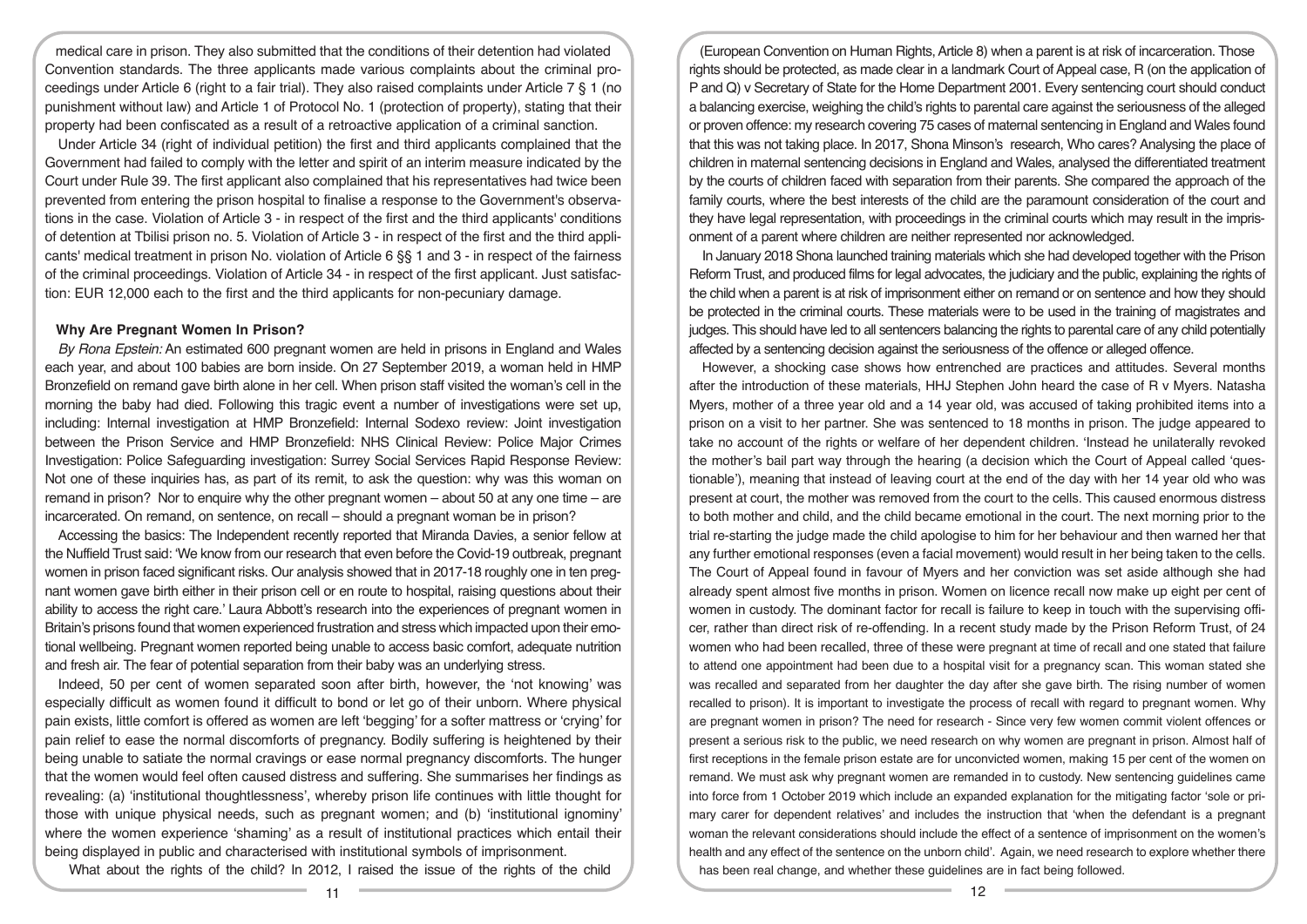# **Sentencing Sexual Cases with a Fake Victim**

Stephen Wood QC,Broadway House Chambers: There has been something of an explosion in the number of sexual offences cases coming to the Crown Court where there is no actual victim. Offenders are caught by so-called paedophile hunters or police officers going online and posing as children. In the recent case of Reg v Privett & Others [2020] EWCA Crim 557 (judgment April 19th) the Court of Appeal dealt with issues of sentencing in relation to these cases where the Offender is charged with an offence contrary to section 14 of the Sexual Offences Act 2003: 'Arranging or facilitating the commission of a child sex offence'. The Sentencing Council Definitive Guideline for an offence contrary to section 14 of the Sexual Offences Act 2003, requires the Judge to refer to the guideline for the applicable substantive offence of arranging or facilitating under sections 9 to 12. Section 14 SOA 2003 is a preparatory offence which is complete when the arrangements for the substantive offence are made or the intended offence has been facilitated. Because it is neither dependent on the completed offence happening nor its even being possible, the Court held that the absence of a real victim does not reduce the offender's culpability (see paras 32, 59, 60).

The Court went on to explain that although, in general, the harm caused by the offence will usually be greater when there is a real victim than when the victim is fictional, section 143(1) of the Criminal Justice Act 2003 requires the court to consider the intended harm. These considerations are reflected in the Guideline. Thus, the court will consider the sentence that would be appropriate for the full offence and then impose a sentence for arranging or facilitating that is commensurate with that sentence. The Court said that the level of harm for a section 14 offence should be determined by reference to the type of activity arranged or facilitated. For a section 14 offence, the Guideline requires the judge to:- i) identify the category of harm, on the basis of the sexual activity the defendant intended; and ii) adjust the sentence in order to ensure it is commensurate with or proportionate to the applicable starting point and range if no sexual activity occurred, including because the victim is fictional (paras 46, 61–62, 67).

The Court concluded that there is nothing necessarily wrong in principle with a defendant who arranges the rape of a fictional six-year-old being punished more severely than a defendant who facilitates a comparatively minor sexual assault on a real 15-year-old. The sentence should be commensurate with the applicable starting point and range. However, the Court acknowledged that in cases where the child is a fiction this will usually involve some reduction to reflect the lack of actual harm (para 72).

#### **France: Clearance of a Roma Encampment Violations of Articles 8 & 13**

In Chamber judgment in the case of Hirtu and Others v. France (application no. 24720/13) the European Court of Human Rights held, unanimously, that there had been: a violation of Article 8 (right to respect for private and family life and the home), and a violation of Article 13 (right to an effective remedy). The case concerned the clearance of an unauthorised encampment where the applicants, who are of Roma origin, had been living for six months. The Court observed first of all that the circumstances of their forcible eviction and their subsequent living conditions did not amount to inhuman or degrading treatment. The authorities had been entitled in principle to evict the applicants, who had been unlawfully occupying municipal land and could not claim to have a legitimate expectation of remaining there. Nevertheless, with regard to the manner of the applicants' eviction, the Court noted that the measure had not been based on a judicial decision but on the procedure for issuing formal notice under section 9 of the Law of 5 July 2000. The decision to use that procedure had entailed a number of consequences. Owing to the short time between the issuing of the prefect's order

and its implementation, no account had been taken of the repercussions of the eviction or the applicants' particular circumstances. Furthermore, because of the procedure that had been applied, the remedy provided for by domestic law had come into play after the decision had been taken by the administrative authorities and had been ineffective in the present case. The Court emphasised that the fact that the applicants belonged to an underprivileged social group, and their particular needs on that account, had to be taken into consideration in the proportionality assessment that the national authorities were under a duty to undertake. As that had not been done in the present case, the Court held that the manner of the applicants' eviction had breached their right to respect for their private and family life. Lastly, the Court noted that that there had been no judicial examination at first instance of the applicants' arguments under Articles 3 and 8 of the Convention, either in proceedings on the merits or under the urgent procedure, in breach of the requirements of Article 13.

# **Government Responds To 'Anthony Grainger Inquiry'**

The Government has published its response to the criticisms of Greater Manchester Police (GMP) made by 'The Anthony Grainger Inquiry' in July 2019. The Government has accepted the grave concerns raised by the Inquiry regarding GMP's fatal shooting of unarmed Anthony Grainger on 3 March 2012, and the Inquiry's series of recommendations for widespread reform of armed policing in the UK. The response charts the progress made by policing organisations in response to the longstanding concerns arising from Anthony's death in 2012, much of it worryingly vague and painfully slow. It also explains that a former Assistant Chief Constable of GMP, Steve Heywood will face a gross misconduct disciplinary hearing on 1 June 2020 in relation to evidence he provided to the Inquiry. Three other former members of GMP's senior management team are currently under investigation by the Independent Office for Police Conduct (IOPC) arising from evidence uncovered by the Inquiry.

Anthony Grainger's partner, Gail Hadfield-Grainger said: "It has been almost a year since the Inquiry's report, and over eight years since Anthony's death, so I am relieved to finally receive a response from the Government. The response is important but words will never be enough to save lives. I intend to meet with the Minister of Policing to ensure that concrete changes are made to armed policing in this country without further delay in order to protect the public."

Gail's solicitor, Tony Murphy of Bhatt Murphy said: "The conduct of GMP as revealed by the Inquiry is a stain on the integrity and safety of armed policing in this jurisdiction. The Government's response accepts the need for long overdue reform, the detail of which will require anxious scrutiny in order to uphold the right to life of every citizen."

Deborah Coles, Director of INQUEST said: "The inquiry exposed a litany of failures by GMP and a pervasive culture of obfuscation by its officers when subject to public scrutiny. Too much of this response is aspirational and meaningless unless changes can be implemented with urgency. Without demonstrable learning and accountability there is impunity. Delay runs the risks of more preventable deaths."

#### **Romie and Ors v. Croatia - Unfairness in Criminal Proceedings Violation of Article 6**

The applicants in this case are seven Croatian nationals. The case concerned their allegations of unfairness in criminal proceedings brought against them. All eight applicants were found guilty between 2010 and 2014 of crimes varying from fraud to attempted murder and given sentences. When the domestic courts dismissed their appeals and upheld their convictions, they lodged constitutional complaints. They argued that during the appeal proceedings the submissions of the State Attorney's Office in their cases had never been served on the defence and/or that they had not